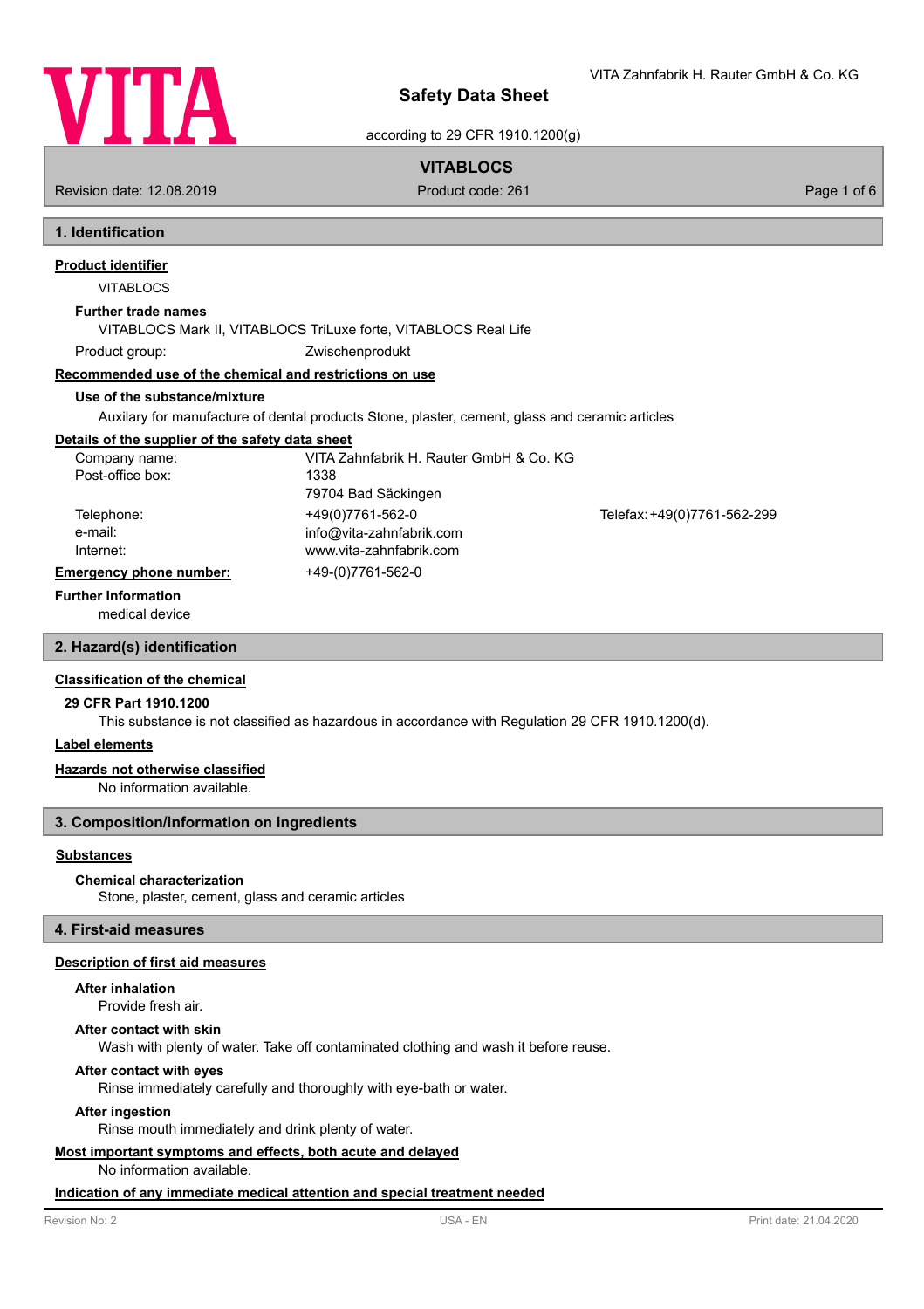

according to 29 CFR 1910.1200(g)

## **VITABLOCS**

Revision date: 12.08.2019 **Product code: 261** Product code: 261 **Page 2 of 6** Page 2 of 6

Treat symptomatically.

## **5. Fire-fighting measures**

## **Extinguishing media**

## **Suitable extinguishing media**

Co-ordinate fire-fighting measures to the fire surroundings.

#### **Specific hazards arising from the chemical**

Non-flammable.

#### **Special protective equipment and precautions for fire-fighters**

In case of fire: Wear self-contained breathing apparatus.

#### **6. Accidental release measures**

#### **Personal precautions, protective equipment and emergency procedures**

Avoid dust formation. Do not breathe dust.

#### **Environmental precautions**

No special environmental measures are necessary. Clean contaminated articles and floor according to the environmental legislation.

#### **Methods and material for containment and cleaning up**

Take up mechanically. Treat the recovered material as prescribed in the section on waste disposal.

#### **Reference to other sections**

Safe handling: see section 7 Personal protection equipment (PPE): see section 8 Disposal: see section 13

#### **7. Handling and storage**

## **Precautions for safe handling**

## **Advice on safe handling**

No special measures are necessary.

#### **Advice on protection against fire and explosion**

No special fire protection measures are necessary.

**Conditions for safe storage, including any incompatibilities**

Keep container tightly closed. **Requirements for storage rooms and vessels**

## **Hints on joint storage**

No special measures are necessary.

## **8. Exposure controls/personal protection**

## **Control parameters**

## **Exposure controls**

## **Protective and hygiene measures**

Take off contaminated clothing. Wash hands before breaks and after work. When using do not eat, drink, smoke, sniff.

## **Eye/face protection**

Wear eye protection/face protection. Dust protection eye glasses

## **Hand protection**

When handling with chemical substances, protective gloves must be worn with the CE-label including the four control digits. The quality of the protective gloves resistant to chemicals must be chosen as a function of the specific working place concentration and quantity of hazardous substances. For special purposes, it is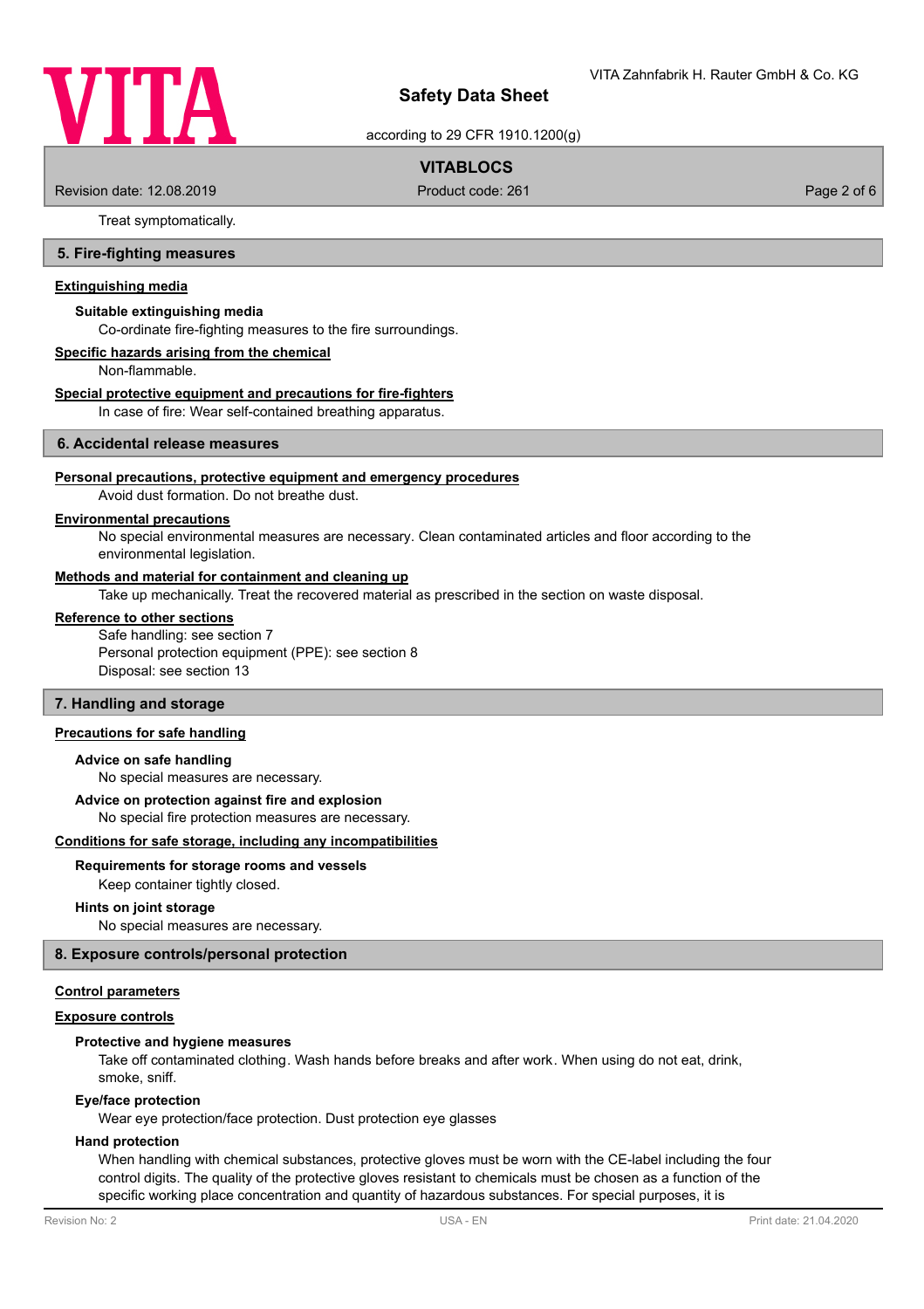

according to 29 CFR 1910.1200(g)

## **VITABLOCS**

Revision date: 12.08.2019 **Product code: 261** Product code: 261 **Page 3 of 6** Page 3 of 6

recommended to check the resistance to chemicals of the protective gloves mentioned above together with the supplier of these gloves.

#### **Skin protection**

Use of protective clothing.

## **Respiratory protection**

In case of inadequate ventilation wear respiratory protection. Do not breathe dust. Provide adequate ventilation as well as local exhaustion at critical locations.

## **9. Physical and chemical properties**

| Information on basic physical and chemical properties |          |                           |
|-------------------------------------------------------|----------|---------------------------|
| Physical state:                                       | solid    |                           |
| Color:                                                |          |                           |
| Odor:                                                 | odorless |                           |
| pH-Value:                                             |          | not determined            |
| Changes in the physical state                         |          |                           |
| Melting point/freezing point:                         |          | not determined            |
| Initial boiling point and boiling range:              |          | ?                         |
| Flash point:                                          |          | ?                         |
| Flammability                                          |          |                           |
| Solid:                                                |          | not determined            |
| Gas:                                                  |          | not applicable            |
| <b>Explosive properties</b>                           |          |                           |
| The product is not: Explosive.                        |          |                           |
| Lower explosion limits:                               |          | not determined            |
| Upper explosion limits:                               |          | not determined            |
| <b>Auto-ignition temperature</b>                      |          |                           |
| Solid:                                                |          | not determined            |
| Gas:                                                  |          | not applicable            |
| Decomposition temperature:                            |          | not determined            |
| <b>Oxidizing properties</b><br>Not oxidising.         |          |                           |
| Vapor pressure:                                       |          | <=1100 hPa                |
| (at 50 $^{\circ}$ C)                                  |          |                           |
| Density:                                              |          | 2,44000 g/cm <sup>3</sup> |
| Water solubility:                                     |          | No                        |
| Solubility in other solvents<br>not determined        |          |                           |
| Partition coefficient:                                |          | not determined            |
| Vapor density:                                        |          | not determined            |
| Evaporation rate:                                     |          | not determined            |
| Other information                                     |          |                           |
| Solid content:                                        |          | 100,0%                    |

## **10. Stability and reactivity**

## **Reactivity**

No hazardous reaction when handled and stored according to provisions.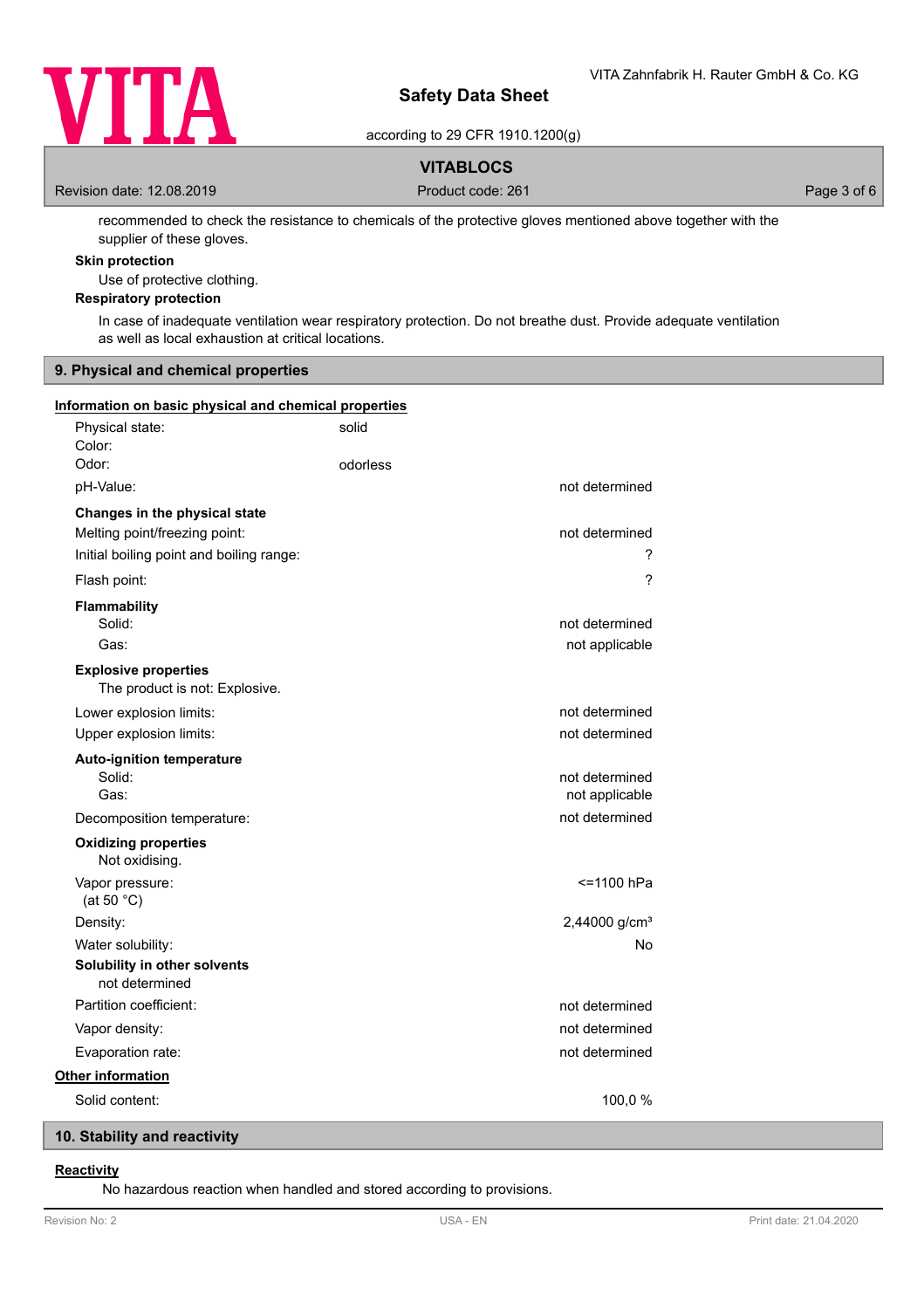

according to 29 CFR 1910.1200(g)

## **VITABLOCS**

Revision date: 12.08.2019 **Product code: 261** Product code: 261 **Page 4 of 6** Page 4 of 6

## **Chemical stability**

The product is stable under storage at normal ambient temperatures.

#### **Possibility of hazardous reactions**

No known hazardous reactions.

**Conditions to avoid**

none/none

#### **Incompatible materials**

No information available.

#### **Hazardous decomposition products**

No known hazardous decomposition products.

#### **11. Toxicological information**

#### **Information on toxicological effects**

#### **Acute toxicity**

Based on available data, the classification criteria are not met.

#### **Irritation and corrosivity**

Based on available data, the classification criteria are not met.

## **Sensitizing effects**

Based on available data, the classification criteria are not met.

## **Carcinogenic/mutagenic/toxic effects for reproduction**

Based on available data, the classification criteria are not met.

#### **Specific target organ toxicity (STOT) - single exposure**

Based on available data, the classification criteria are not met.

#### **Specific target organ toxicity (STOT) - repeated exposure**

Based on available data, the classification criteria are not met.

| Carcinogenicity (OSHA): | Not listed. |
|-------------------------|-------------|
| Carcinogenicity (IARC): | Not listed. |
| Carcinogenicity (NTP):  | Not listed. |

#### **Aspiration hazard**

Based on available data, the classification criteria are not met.

## **Additional information on tests**

The substance is classified as not hazardous according to regulation (EC) No 1272/2008 [CLP].

#### **12. Ecological information**

#### **Ecotoxicity**

The product is not: Ecotoxic.

**Persistence and degradability**

The product has not been tested.

#### **Bioaccumulative potential**

The product has not been tested.

## **Mobility in soil**

The product has not been tested.

#### **Other adverse effects**

No information available.

#### **Further information**

Avoid release to the environment.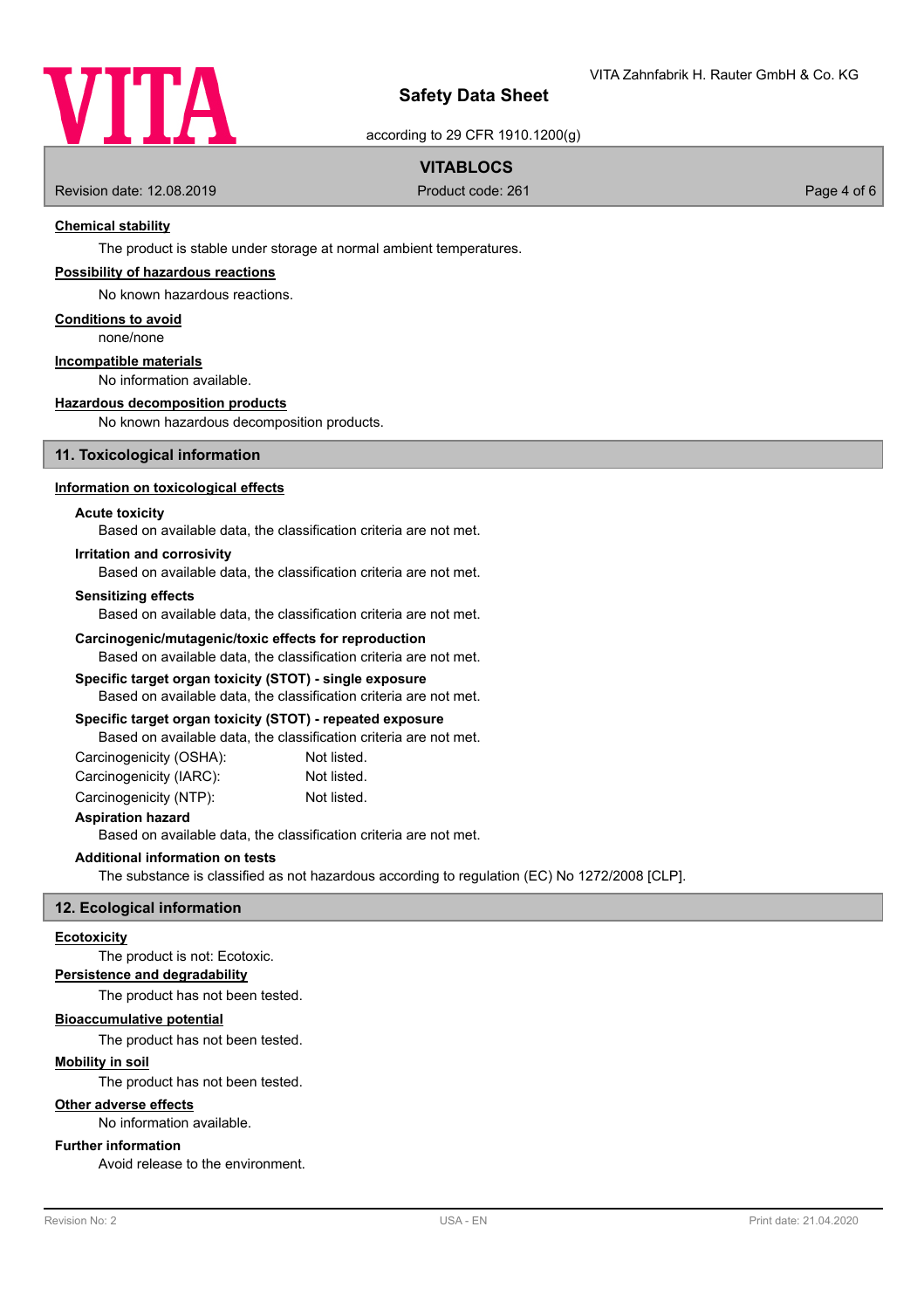

according to 29 CFR 1910.1200(g)

## **VITABLOCS**

Revision date: 12.08.2019 **Product code: 261** Product code: 261 **Page 5 of 6** Page 5 of 6

## **13. Disposal considerations**

## **Waste treatment methods**

## **Disposal recommendations**

Dispose of waste according to applicable legislation.

## **Contaminated packaging**

Wash with plenty of water. Completely emptied packages can be recycled.

## **14. Transport information**

## **Marine transport (IMDG)**

| UN number:                                                | No dangerous good in sense of this transport regulation. |
|-----------------------------------------------------------|----------------------------------------------------------|
| UN proper shipping name:                                  | No dangerous good in sense of this transport regulation. |
| Transport hazard class(es):                               | No dangerous good in sense of this transport regulation. |
| Packing group:                                            | No dangerous good in sense of this transport regulation. |
| Air transport (ICAO-TI/IATA-DGR)                          |                                                          |
| UN number:                                                | No dangerous good in sense of this transport regulation. |
| UN proper shipping name:                                  | No dangerous good in sense of this transport regulation. |
| Transport hazard class(es):                               | No dangerous good in sense of this transport regulation. |
| Packing group:                                            | No dangerous good in sense of this transport regulation. |
| <b>Environmental hazards</b>                              |                                                          |
| <b>ENVIRONMENTALLY HAZARDOUS:</b>                         | no                                                       |
| Special precautions for user<br>No information available. |                                                          |

# **Transport in bulk according to Annex II of MARPOL 73/78 and the IBC Code**

not applicable

## **15. Regulatory information**

## **U.S. Regulations**

## **State Regulations**

## **Safe Drinking Water and Toxic Enforcement Act of 1986 (Proposition 65, State of California)**

This product can not expose you to chemicals known to the State of California to cause cancer, birth defects or other reproductive harm.

| 16. Other information                                                                                                                                |                                                                                                                                                                                                                                                                                                                                                                |                                                                                       |  |
|------------------------------------------------------------------------------------------------------------------------------------------------------|----------------------------------------------------------------------------------------------------------------------------------------------------------------------------------------------------------------------------------------------------------------------------------------------------------------------------------------------------------------|---------------------------------------------------------------------------------------|--|
| Revision date:                                                                                                                                       | 12.08.2019                                                                                                                                                                                                                                                                                                                                                     |                                                                                       |  |
| Revision No:                                                                                                                                         | 2                                                                                                                                                                                                                                                                                                                                                              |                                                                                       |  |
| <b>Abbreviations and acronyms</b>                                                                                                                    |                                                                                                                                                                                                                                                                                                                                                                |                                                                                       |  |
| IATA: International Air Transport Association<br><b>CAS: Chemical Abstracts Service</b><br>LC50: Lethal concentration, 50%<br>LD50: Lethal dose, 50% | ADR: Accord européen sur le transport des marchandises dangereuses par Route<br>IMDG: International Maritime Code for Dangerous Goods<br>GHS: Globally Harmonized System of Classification and Labelling of Chemicals<br>EINECS: European Inventory of Existing Commercial Chemical Substances<br><b>ELINCS: European List of Notified Chemical Substances</b> | (European Agreement concerning the International Carriage of Dangerous Goods by Road) |  |